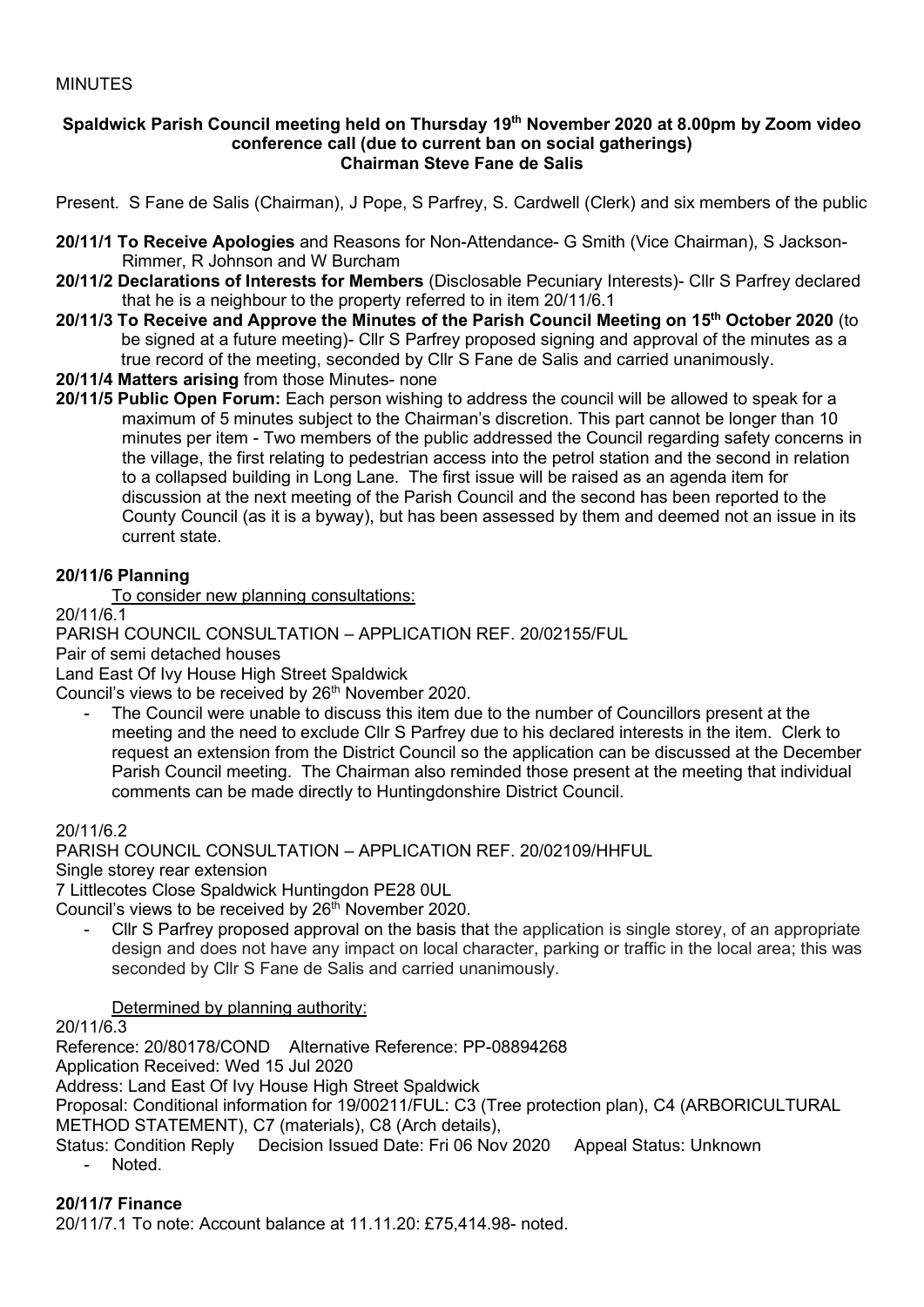- 20/11/7.2 To approve a budget and precept for 2021/22- precept form to be returned by Friday 11<sup>th</sup> December 2020- Following discussion, Cllr S Fane de Salis proposed that the circulated budget documents should be approved and, in line with these figures, the precept kept the same as last year; this was seconded by Cllr J Pope and carried unanimously.
- 20/11/7.3 Update regarding viewing access for the Clerk for the bank accounts- no further update currently.
- 20/11/7.4 To note: VAT reclaims received £613.06 for 2018/19 and £328.42 for 2019/20- noted.
- 20/11/7.5 Huntingdonshire District Council's next Community Infrastructure Levy (CIL) funding round bids will need to be submitted to HDC by 14th December 2020- Following discussion, Cllr S Fane de Salis proposed a £20,000 bid be requested as match-funding for the (approximately) £40,000 of hard-standing required for parking at the allotments; this was seconded by Cllr J Pope and carried unanimously. Clerk to complete the required forms and submit the application.
- 20/11/7.6 To consider request from Finding Fitness for funding of £1500 to support their Sports Holiday Club scheme so it can be offered to users for free or minimal costs- after discussions relating to local schemes within the area Cllr S Fane de Salis proposed that the Council decline to support this particular scheme; this was seconded by Cllr J Pope and carried unanimously.
- 20/11/7.7 20/11/7.16 Total invoices- to note: ESPO electricity price increase, as detailed in email circulated, due to the impact of the pandemic. The only documents issued this month are credits to cancel previous invoices (Account 3006069330: Nov £2.83. Account 3006069341: Nov credits for £6.69 & £6.69 totalling £13.38- noted.

# **Expenditure for approval 19 th November 2020:**

- 20/11/7.8 Clerk's wages (Oct Nov): **£502.86**, (S.Cardwell: £502.86, HMRC £0.00- (to note: backdated pay of £120.96 for 2.75% pay increase agreed from April 2020 for local government included in total. Following a tax code change, Clerk is under threshold for tax so there is no HMRC payment due and a reclaim is to be made for previous monthly payments)- the figures were noted and Cllr J Pope proposed payment, seconded by Cllr S Parfrey and carried unanimously.
- 20/11/7.9 To note: overpayment for grasscutting has been made- Cllr S Fane de Salis to report on the grass growth in the village following assessment and additional cuts or refund to be agreed based on this information- Cllr S Fane de Salis reported that the grass-growth in the village warranted extra cutting so proposed this be agreed with the contractor; this was seconded by Cllr J Pope and carried unanimously.
- 20/11/7.10 Reimbursement of Sheila and Russel Wallace for grass seed purchased for Fuller Close: £30.99 and £33, also £31.95 for wood stain for repairs to the playpark bench. Total: **£95.94**- Cllr S Fane de Salis proposed that payment of the £63.99 for purchase of grass seed be paid; this was seconded by Cllr J Pope and carried unanimously.

 Cllr S Fane de Salis then detailed how residents of Fuller Close have dismantled, dried and sanded the timber of the bench in the play area before treating it. Photos of the bench were circulated to all Councillors and it was noted what a nice job had been done. Cllr S Fane de Salis proposed payment of the £31.95 for wood stain as reimbursement of materials used for this project; this was seconded by Cllr S Parfrey and carried unanimously.

- 20/11/7.11 RBL donation for poppy wreath for Remembrance Day- recommended donation **£18.50-** Cllr S Fane de Salis proposed payment; this was seconded by Cllr S Parfrey and carried unanimously.
- 20/11/7.12 Reimbursement of **£31.50** to Graham Smith for installation of Allotment noticeboard by Alison Morgan- Cllr S Fane de Salis proposed the payment be made to cover the post and fittings for the noticeboard; this was seconded by Cllr S Parfrey and carried unanimously.
- 20/11/7.13 Zoom subscription- to consider purchase of the first level of paid subscription at a cost of **£119.90** per year- Cllr S Parfrey proposed payment to avoid the multiple interruptions to virtual meetings each month; this was seconded by Cllr J Pope and carried unanimously.
- 20/11/7.14 Clerk to attend budget training through CAPALC at a cost of **£30** to consider paying for this- Cllr S Fane de Salis proposed payment; this was seconded by Cllr S Parfrey and carried unanimously.

# **20/11/8 Assets – Provision/Maintenance**

- 20/11/8.1 Monthly Ferriman Road Play Area's Inspection- to note: bulbs have been donated to be planted around the play area- The monthly inspection has been completed and the Chairman expressed the Council's thanks to the residents nearby who have donated the bulbs.
- 20/11/8.2 To discuss future areas for grass-cutting on Fuller Close- The Chairman confirmed that the current grass-cutting map is still correct for the purposes of tendering the contract although it was noted that there is approximately another 50m2 of extra grass in the Ferriman Road playpark and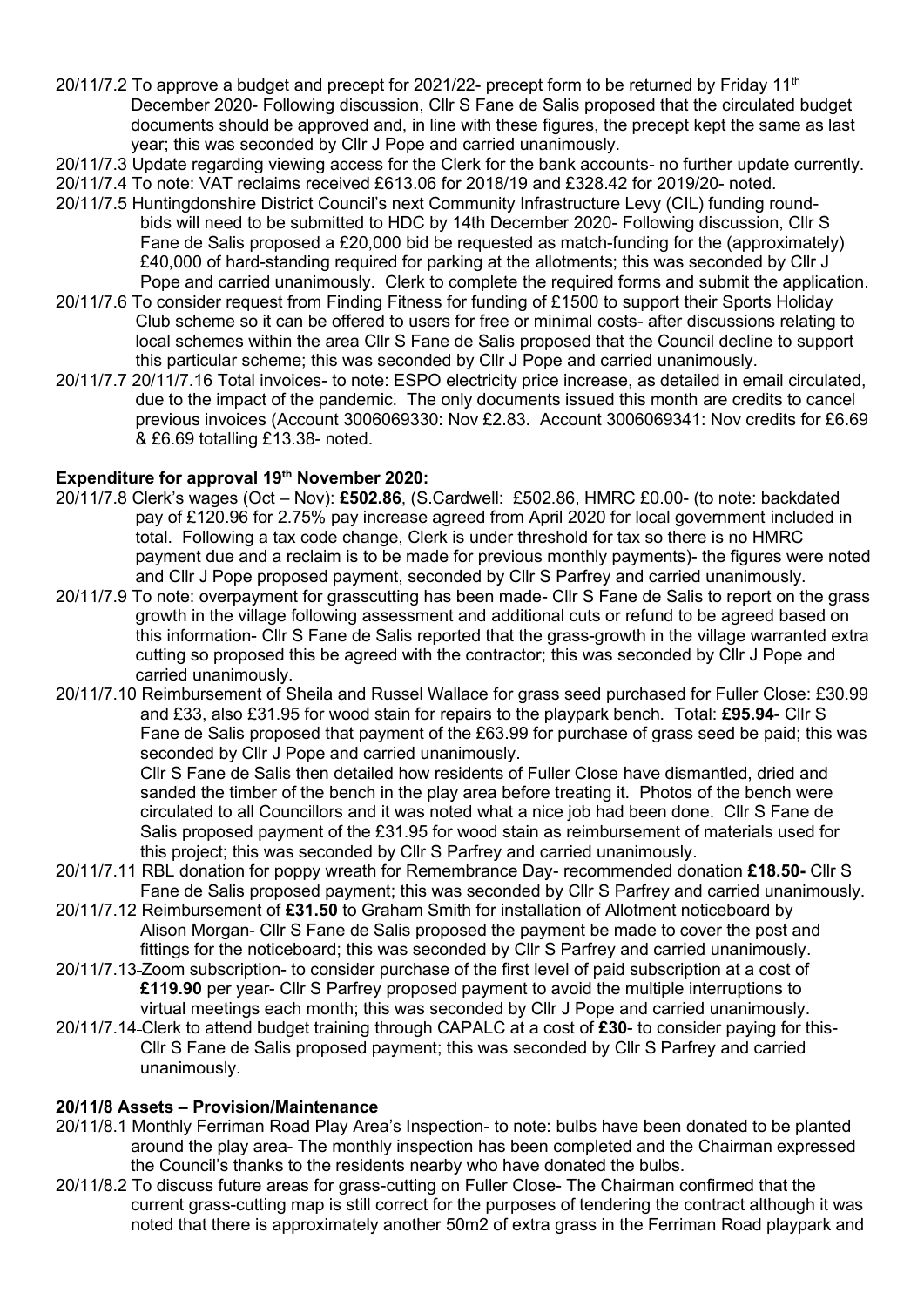the brown lines for the old A14/ Willow House are to be removed. Clerk to find 3 contractors for the tender.

20/11/8.3 Annual unaccompanied inspection has been requested- Wicksteed to confirm date in due course- Clerk confirmed the unaccompanied inspection has now been completed, £60 invoice (+VAT) still to be received and costings for potential maintenance.

# **20/11/9 Highways, footpaths, byways, gritting bin, trees, etc.**

- 20/11/9.1 Progress update regarding the issue of motorcyclists using byways during winter months- signs require updating to prevent this- HDC investigating- Clerk has received confirmation that there is no capital budget remaining for the District Council to fund this currently, but the request will be added to next year's bids for capital funding.
- 20/11/9.2 Progress update regarding the location of the Bus Stop on High Street (issue of parked vehicles) & the suggestion to add an additional stop on Stow Rd- Clerk has been informed that the Local Highways Officer can arrange the supply and installation of a post for the new bus stop but the Parish Council will need to pay for this; Clerk to request costings.
- 20/11/9.3 MVAS Flashing Speed Sign. Update after meeting with CCllr Ian Gardiner as part of concerns regarding speeding- The locations for the sign have been assessed and suggested by CCC Highways and were viewed by Cllr S Parfrey. A Local Highways Investment bid could be applied for to cover the costs or the sign could be privately funded by the Parish Council. This was discussed by the Councillors and Cllr S Parfrey proposed purchase by the Parish Council as a means to help resolve an ongoing issue within the village; this was seconded by Cllr S Fane de Salis and carried unanimously.

20/11/9.4 Footpath reports received from M. Ager for discussion by the Council:

- Spaldwick Footpath 12: Field cultivated, path missing footpath heading towards Easton (direction SSE) has no markings the whole length- M Ager has been corresponding with the County footpaths coordinator about this for an extended period of time with little feedback; the Clerk will also pursue this should there be no further communication received by M Ager before the next Parish Council meeting.
- Long Lane, Spaldwick, (10 metres south of High St.-Unsafe building, barn adjacent and partly encroaching on right of way- Cambs. County Council have closed this issue in their system, stating they have made an assessment and no action is necessary at the current time; they will continue to monitor it though.
- Spaldwick footpath 10: Stile missing just replaced with wire- The stile was broken so removed and replaced with wire. M Ager is currently awaiting an update from CCC who will visit the site.
- The Chairman also noted that he has reported the issue of the rusted white railings of the bridge over the brook to the County Council; these have been cleaned by residents.

## **20/11/10 Community Room**

20/11/10.1 To discuss reopening of the Community Room (documents for consideration circulated by Clerk.)

 Hire documents to be approved, actions to be completed prior to re-opening to be agreed and a list of cleaning products to be purchased in line with safety requirements- Deferred as the Community Room cannot yet be re-opened. The Chairman will prepare the Community Room for winter, however (water, heating etc.).

- 20/11/10.2 PAT Testing update from Cllr Pope (deferred while closed)- deferred.
- 20/11/10.3 Update from Cllr Pope regarding timers for radiators in the Community room (deferred while closed)- deferred.
- 20/11/10.4 Further Discussion of Defibrillator- update from Cllr S Parfrey, including grant application- Cllr S Parfrey confirmed that the application has been submitted and that a response is anticipated by the end of April.
- **20/11/11** Update regarding official domain email addresses for the Council- Cllr J Pope is to look into this.
- **20/11/12** To approve Website accessibility statement & discuss requirements going forward for compliance- Approved, checks to be conducted quarterly; Clerk working on updating existing documents.
- **20/11/13** London Luton Airport Arrival flightpaths Airspace change consultation to consider whether SPC would like to submit a response to the consultation; emails have been received by residents expressing concerns. To note: It is possible to make comments on the proposals on the